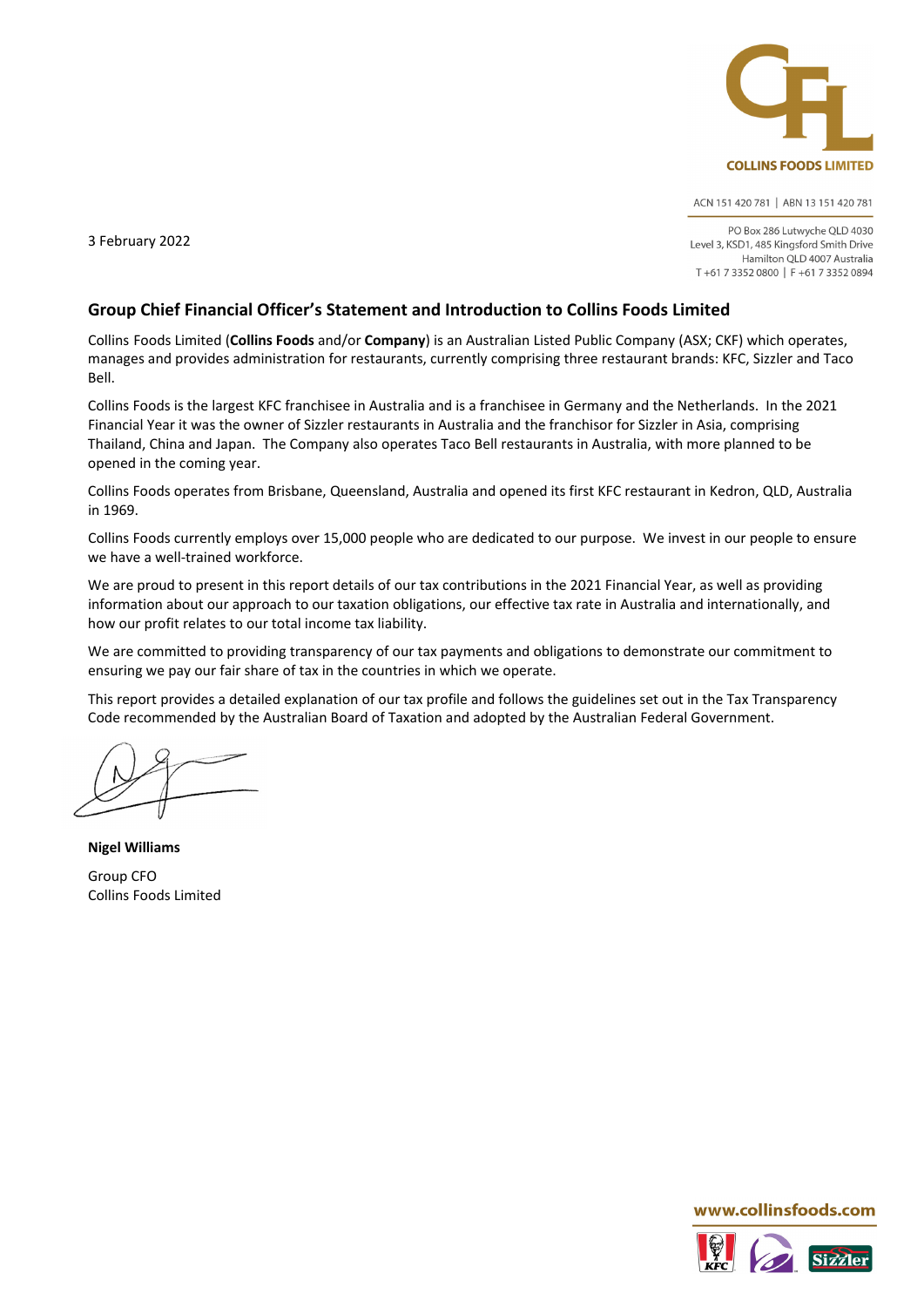## **1 Our tax policy, strategy and governance**

- 1.1 Collins Foods has a strong history of complying with our taxation obligations in both Australia, and all other countries in which we operate. The Company is committed to ensuring continuing full compliance with all statutory taxation obligations in all countries in which it operates and to provide full disclosure to tax authorities. It seeks to maintain its status as a lower risk taxpayer.
- 1.2 The Company maintains strong internal processes, training and compliance programs to ensure it meets its taxation obligations in all business locations. The Company maintains documented policies and procedures in relation to tax risk management and thorough risk assessments, including Board approval where appropriate, before entering into any structuring, financing or other arrangement which may have significant taxation impacts.
- 1.3 The key focus of this policy is to:
	- (a) ensure the group fulfils its tax reporting obligations;
	- (b) ensure that all of the group's tax activities are carried on within the Company's business ethics guidelines;
	- (c) assist and advise the business units in designing tax structures for business transactions that comply with relevant laws and regulations; and
	- (d) monitor proposed changes in tax laws and regulations and advise management of the consequences.
- 1.4 The Board delegates the oversight of tax risk management to the Audit and Risk Committee. The compliance and risk procedures include regular reporting by management to the Audit and Risk Committee which in turn updates the Board, and review and sign off from external tax advisers for all significant tax matters. The Company's statutory financial statements, including tax calculations and disclosures, are subject to annual external audits as well as six monthly reviews.
- 1.5 In managing our tax risk, we make the following commitments:
	- (a) we seek to obtain a high level of comfort and certainty with respect to managing and minimising all identifiable tax risks;
	- (b) we do not and will not engage in activities which artificially shift profits to low or no tax jurisdictions; and
	- (c) we are committed to working with revenue authorities in an open, transparent and cooperative manner and in accordance with the legislative requirements of the countries where we operate.
- 1.6 We believe this is the best way to ensure we continue to protect our ongoing business interests and develop long‐term sustainable returns for our shareholders.

### **2 Total tax contributions**

2.1 Total tax contribution during the year ended 30 April 2021:

|                      | Global<br>\$000 | <b>Australia</b><br>\$000 | <b>Rest of World</b><br>\$000 |
|----------------------|-----------------|---------------------------|-------------------------------|
| Corporate income tax | 27.179          | 27,199                    | (20)                          |
| GST/VAT paid         | 58,061          | 57,792                    | 269                           |
| Total                | 85,240          | 84,991                    | 249                           |

2.2 The amounts above exclude other indirect taxes paid by Collins Foods or collected and passed on to the ATO and other local authorities responsible for the collection of taxes, such as fringe benefits tax, payroll tax, PAYG withholding and stamp duty.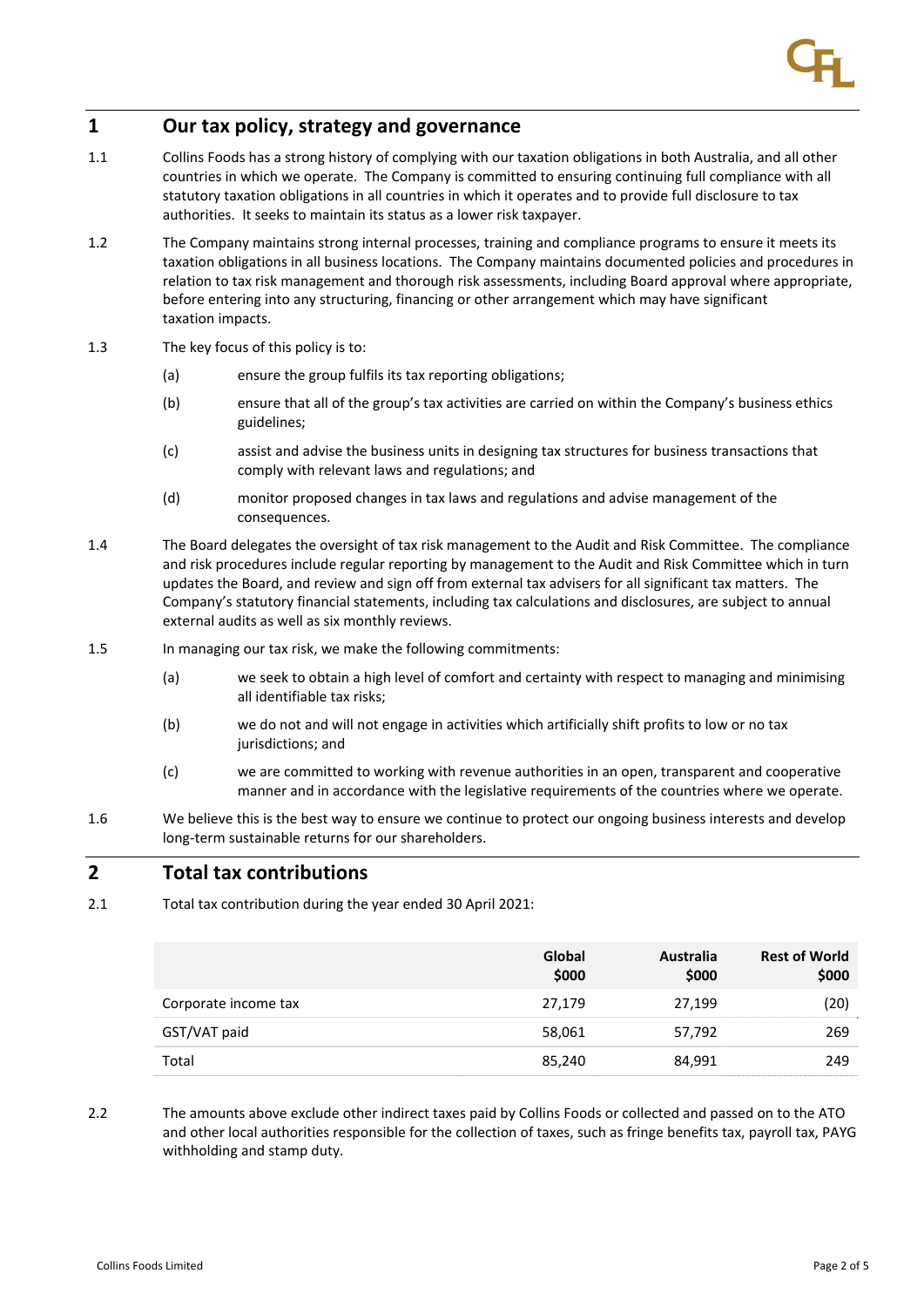## **3 Effective tax rate and reconciliation of accounting profit to income tax payable**

- 3.1 We have presented in Appendix A the reconciliation of accounting profit to income tax payable for the 2021 financial year for the Australian operations only. The tax impact of the international operations is minor when compared to the Australian operations.
- 3.2 The effective tax rate (being accounting income tax expense expressed as a percentage of the profit before tax) reflects the income tax payable on the profit for a particular year. It differs from the actual income tax payable in that year due to timing differences (where the timing of income and expense recognition differs for accounting and tax purposes).
- 3.3 As identified in Appendix B, the effective tax rate of our Australian operations is slightly above the statutory 30% rate. The key reason for this is non‐deductible expenditure, some of which is attributable to our expansion through a number of acquisitions in recent years. Acquisition costs are often not deductible for tax purposes even though they may be recognised as an expense in determining accounting profit before tax. As a result, taxable income is higher than accounting income, and the effective tax rate is higher than 30%. In addition, our income tax liability is affected by temporary differences such as provisions and accruals of expenditures that are not deductible for tax purposes until the expenditures are paid. This is generally in the subsequent financial year.

## **4 International related party dealings**

- 4.1 Collins Foods operates in Australia, Germany, Netherlands, United Kingdom and across the Asian region.
- 4.2 The main dealings between the Collins Foods' Australia operations and Europe operations are:
	- (a) shareholder‐related activities;
	- (b) providing share‐based remuneration to Europe based employees.
- 4.3 The main dealings between the Collins Foods' Australia operations and Asia operations are:
	- (a) providing administrative support and shareholder-related activities;
	- (b) providing sales and marketing services and technical support to overseas-controlled entities.
- 4.4 All international related party dealings are conducted in accordance with Australian transfer pricing laws utilising arm's length methodologies prescribed by the Organisation of Economic Cooperation and Development (OECD).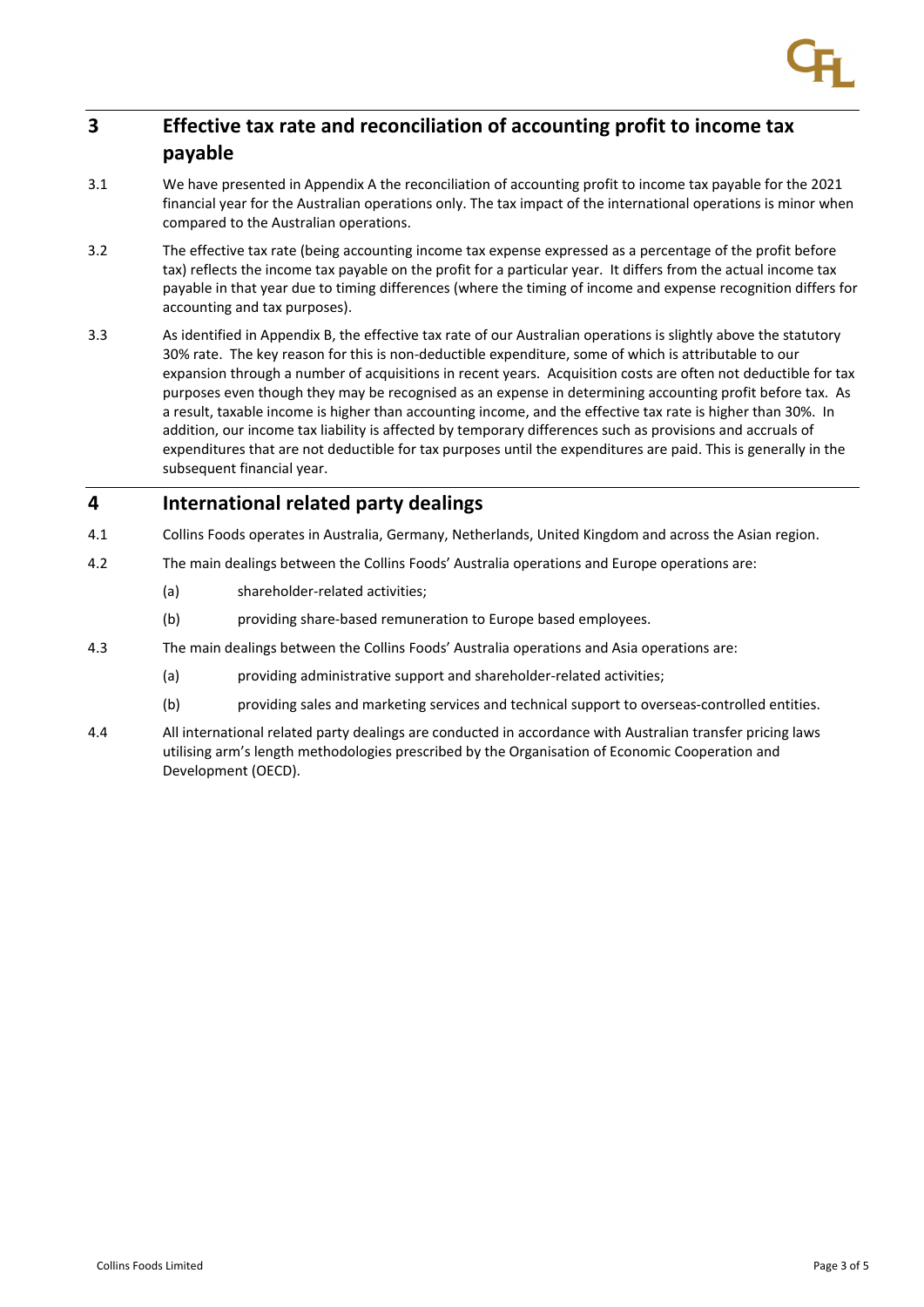## **Appendix A – Reconciliation of Australian accounting profit to income tax payable for the year ended 30 April 2021**

|                                                       | <b>\$AUD</b> |
|-------------------------------------------------------|--------------|
|                                                       | \$000        |
| Closed group profit disclosed in financial statements | 76,107       |
|                                                       |              |
| Australian profit before income tax                   | 76,107       |
| Prima facie tax at 30%                                | 22,832       |
|                                                       |              |
| Non-deductible expenditure                            | 712          |
| Income tax expense                                    | 23,544       |
| Effect of temporary differences:                      |              |
|                                                       |              |
| Movement in employee provisions                       | 537          |
| Movement in accruals                                  | 211          |
| Movements in fixed assets                             | 11,452       |
| Movements in intangibles                              | (351)        |
| Deductions related to leases                          | (6, 493)     |
| Other                                                 | (755)        |
|                                                       |              |
| Income tax payable for current year                   | 28,145       |
| Less: Instalments paid                                | 20,955       |
| Less: Losses brought forward claimed                  | 113          |
| Current tax payable - Australia                       | 7,077        |
| Current tax payable - Rest of world                   | 7            |
| Tax payable per financial statements                  | 7,084        |